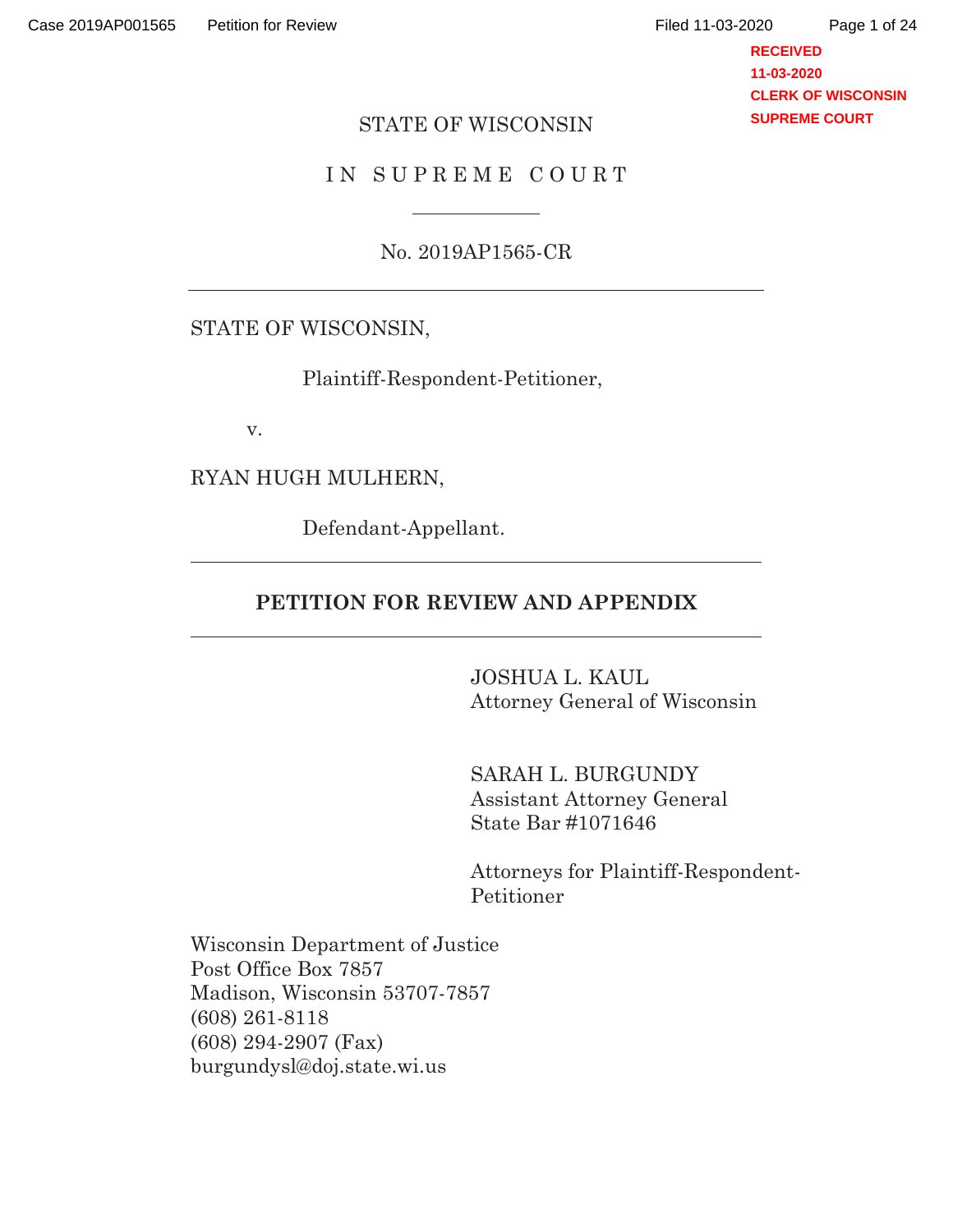# **TABLE OF CONTENTS**

| Page                                                                                                                                                                                   |  |
|----------------------------------------------------------------------------------------------------------------------------------------------------------------------------------------|--|
|                                                                                                                                                                                        |  |
|                                                                                                                                                                                        |  |
|                                                                                                                                                                                        |  |
|                                                                                                                                                                                        |  |
| Review is warranted for this Court to<br>Ι.<br>revisit, clarify, and modify its case law<br>holding that evidence of a victim's lack of<br>sexual conduct is barred by the rape shield |  |
| Wisconsin law currently holds a<br>A.<br>victim's lack of sexual conduct is<br>inadmissible rape shield evidence,<br>even if it may be otherwise<br>admissible, probative, and not     |  |
| <b>B.</b><br>The rape shield statute should not<br>apply to a victim's lack of sexual<br>activity when that evidence doesn't<br>implicate the concerns addressed by                    |  |
| $\mathcal{C}$ .<br>Review is warranted because only<br>this Court can modify or overrule its                                                                                           |  |
| This Court should correct the court of<br>П.<br>appeals' errors in applying the harmless<br>error doctrine and clarify how courts                                                      |  |
|                                                                                                                                                                                        |  |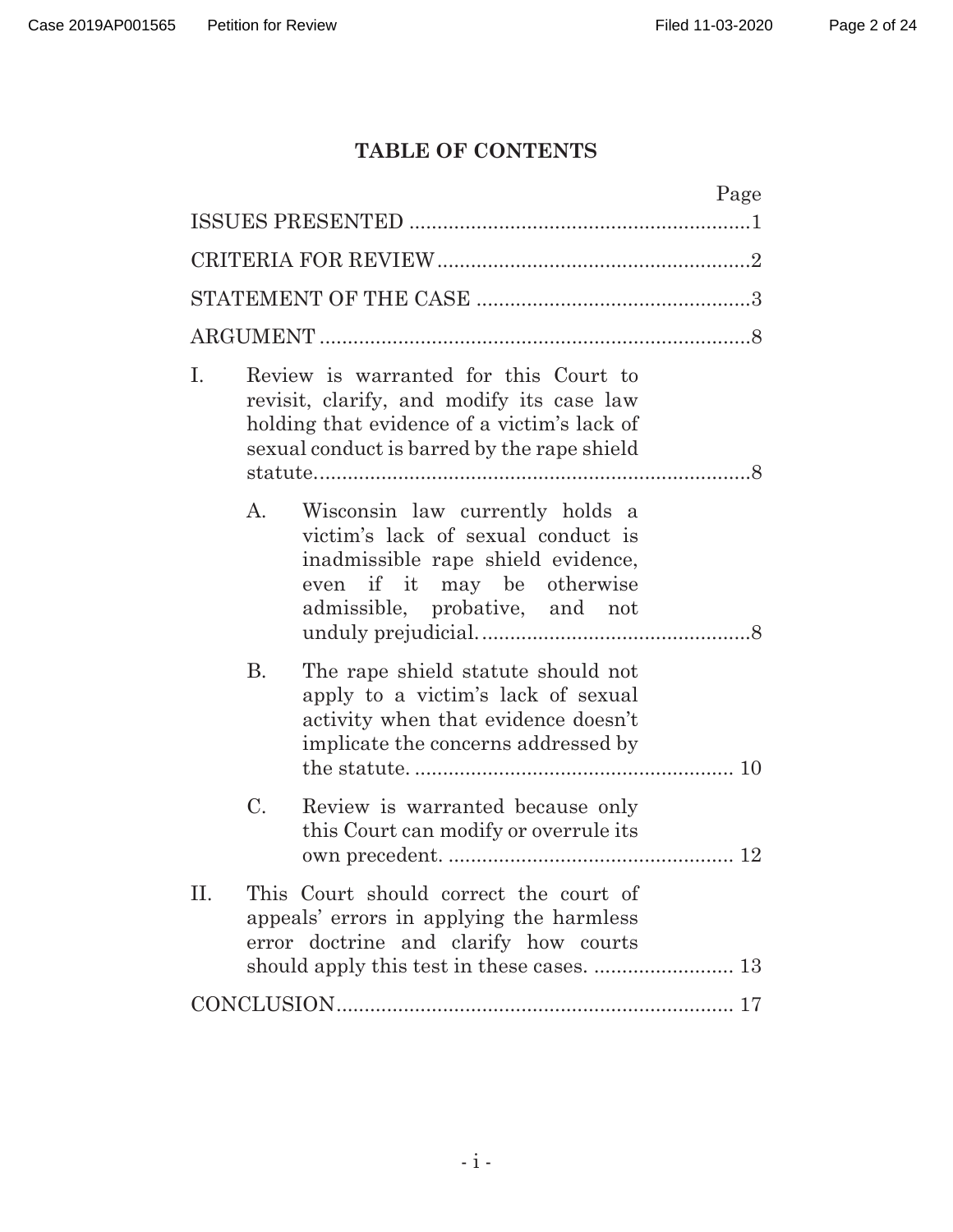Page

# **TABLE OF AUTHORITIES**

## **Cases**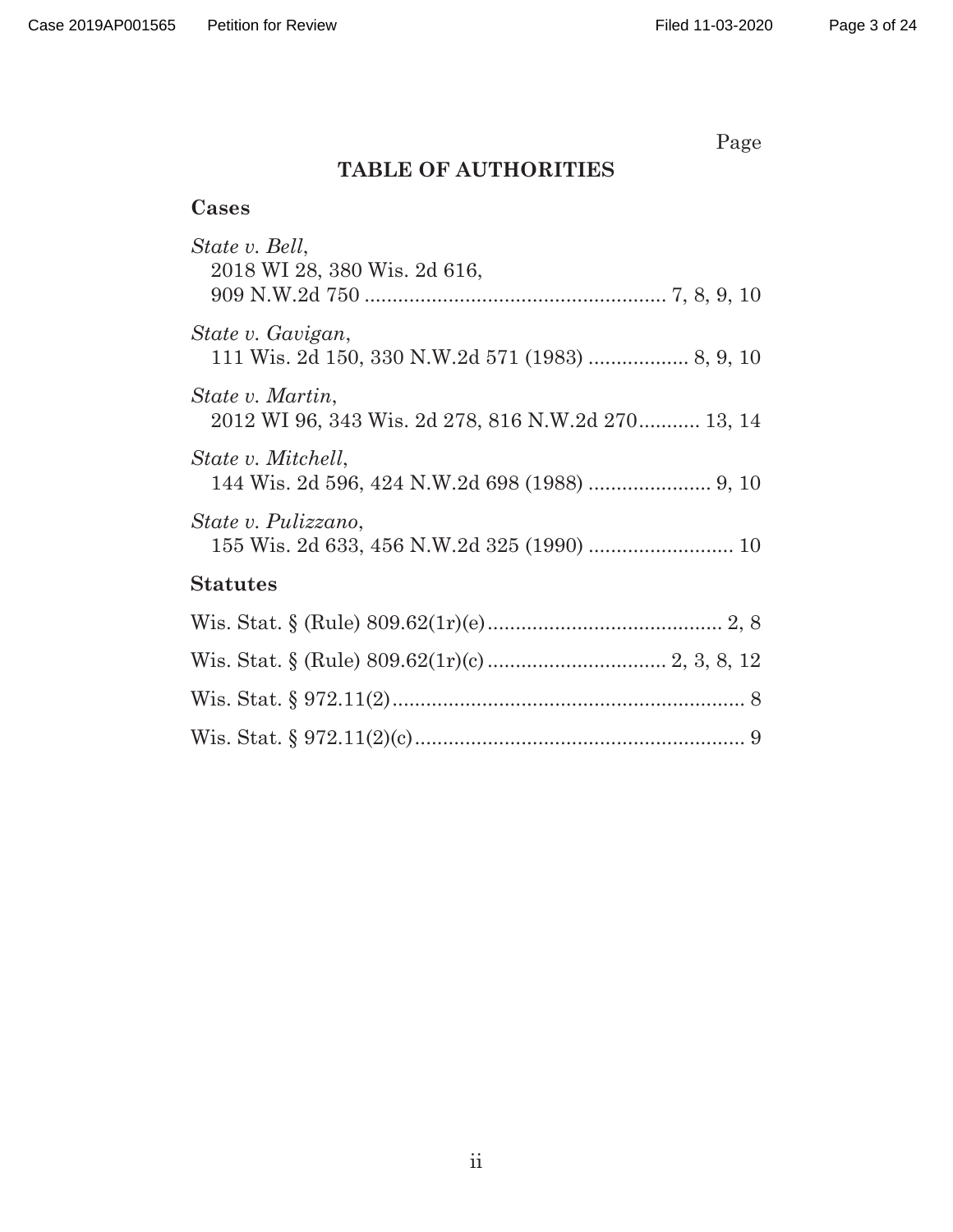#### **ISSUES PRESENTED**

 The manifest purpose of Wisconsin's rape shield statute is to bar evidence that is generally irrelevant and that otherwise operates to harass or humiliate sexual assault victims or to prevent them from reporting these crimes and participating in these prosecutions.

 1. Given that purpose, must the rape shield bar relevant evidence of the victim's lack of sexual conduct that the victim offers to corroborate her claim of sexual assault, that is not prejudicial to her or to the defendant, and that causes none of the harms that the statute protects against?

 Because the court of appeals was bound by this Court's precedent holding that the rape shield statute bars evidence of a victim's lack of sexual conduct, the court of appeals did not decide this question.

 2. Here, the State elicited testimony from the victim that she did not have sex the week before defendant-appellant Ryan Mulhern sexually assaulted her. The State introduced that statement to corroborate the victim's claims by establishing that Mulhern was the probable source of unidentified male DNA found in her vagina the day after the assault.

 Assuming that the rape shield law barred the victim's statement, is the error harmless, given that the admitted evidence was relevant, non-prejudicial, and admitted in violation of a statute designed to protect victims?

 The court of appeals concluded that the error was not harmless, reversed Mulhern's conviction, and remanded for a new trial.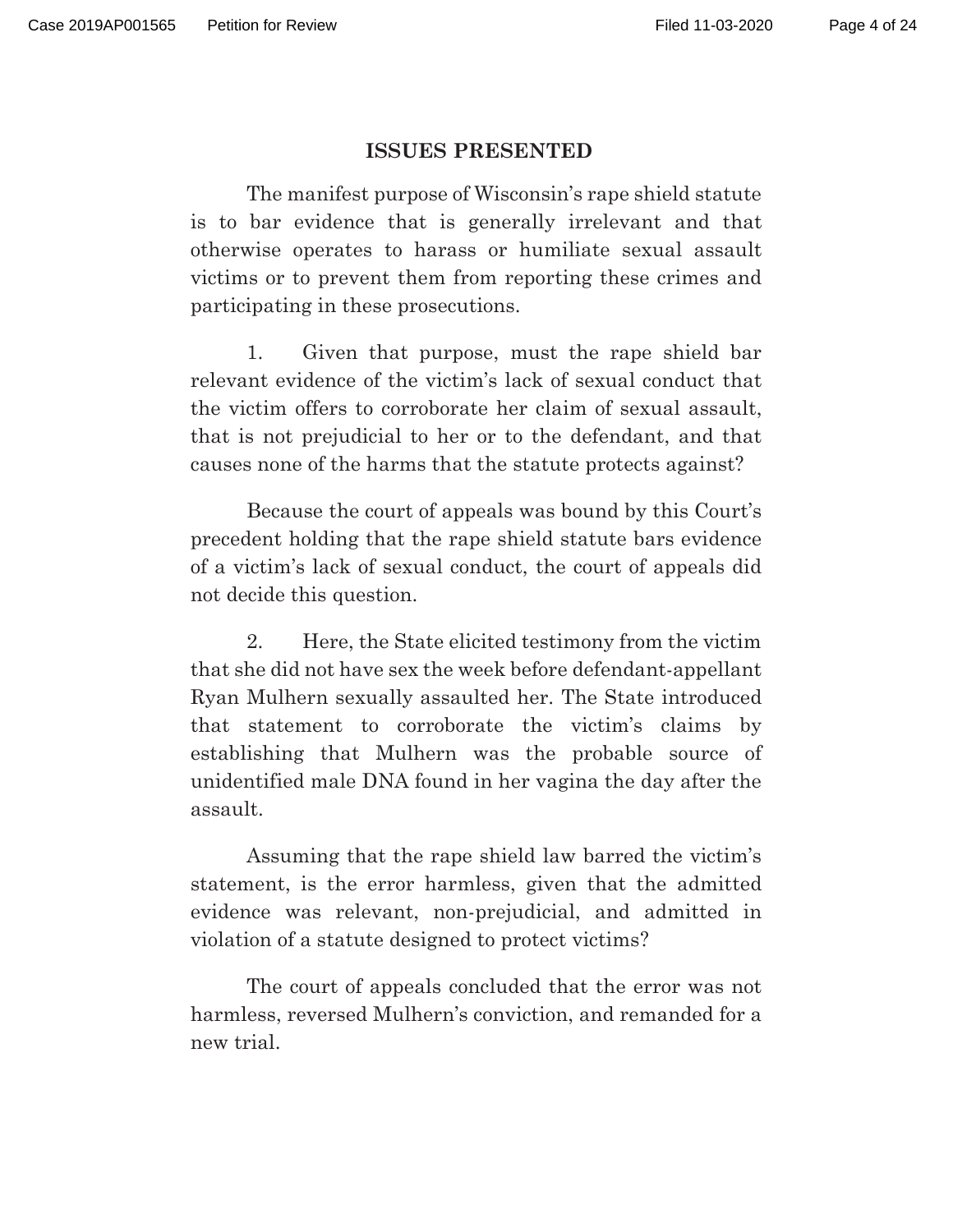#### **CRITERIA FOR REVIEW**

This case demonstrates that something is deeply awry with Wisconsin courts' understanding and application of the rape shield statute. Here, the State introduced evidence that was relevant to corroborate the victim's claim that Mulhern forcibly penetrated her. Under our courts' understanding of the rape shield statute, admission of that evidence of lack of sexual conduct violates the statute. And under the court of appeals' rigid (and incorrect) application of the harmlesserror test, that error was reversible. Accordingly, because of a violation of a statute designed primarily to protect sexual assault victims and encourage them to participate in prosecutions of these crimes, the court of appeals reversed the jury conviction of guilt and the victim has to relive her trauma in a second trial. In effect, the statute is acting as a sword, not a shield.

While "that can't be right" is not a statutory criterion for this Court to grant review, it is the most succinct summary of the court of appeals' resulting decision and of why this Court should grant this petition. Even so, the two issues implicate multiple statutory criteria for review.

The first issue, which asks this Court to reconsider its holdings applying the rape shield bar to this sort of "lack of sexual activity" evidence, implicates two criteria. First, this Court's past holdings are "ripe for reexamination" due to "changing circumstances." *See* Wis. Stat. § (Rule)  $809.62(1r)(e)$ . Second, a decision by this Court will help develop, clarify, or harmonize the law and the question presented is a novel one, which will have statewide impact, and it involves "a question of law of the type that is likely to recur unless resolved by" this Court. *See* Wis. Stat. § (Rule)  $809.62(1r)(c)2.-3.$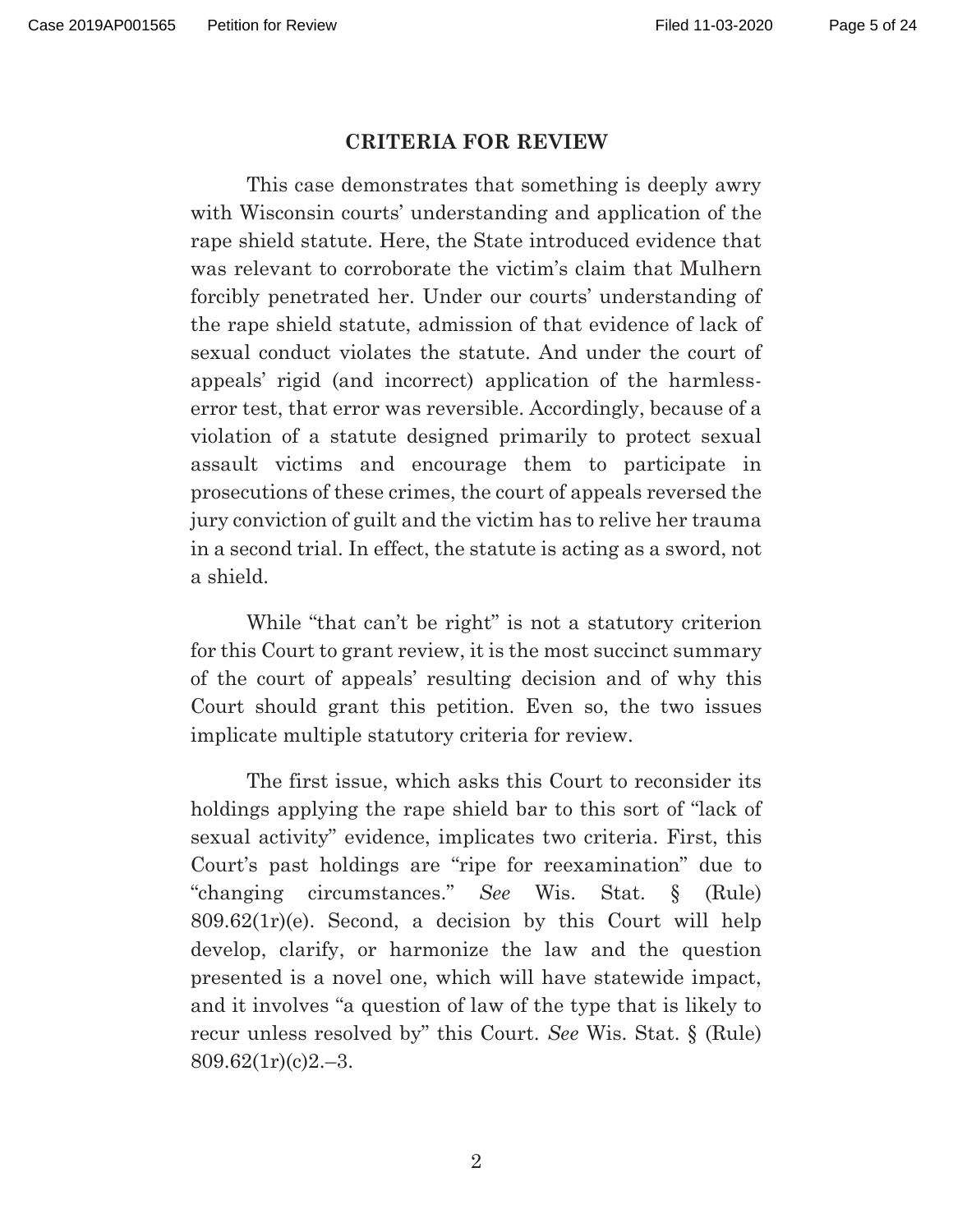To that end, the evidence that the State introduced here to corroborate the victim's accusations violated none of the purposes of the rape shield statute. In fact, excluding the evidence would have contravened those purposes. So, while most cases involving rape shield evidence involve disputes over the Court's exclusion of evidence that the defendant believes violated his rights, review is warranted for this Court to clarify the law on the less-common, but not infrequent, situation where the victim offers evidence of lack of sexual conduct to support allegations of assault.

The second issue, involving the court of appeals' application of the harmless error test, likewise implicates the criterion under Wis. Stat. § (Rule) 809.62(1r)(c)2. A decision by this Court will help develop, clarify, or harmonize the law and the question presented is a novel one, the answer to which will have statewide impact. Notably, harmless error is a test designed to be flexible depending on the circumstances of the case. Thus, assuming harmless error would apply to the erroneous introduction of the type of lack-of-sexual-activity evidence here, this Court's guidance is warranted to set forth what additional or alternative factors weigh in the harmlessness analysis. Moreover, given the court of appeals' incorrect application of reversible error to grant Mulhern relief, this Court's review is likewise warranted.

#### **STATEMENT OF THE CASE**

 In the early morning hours of Tuesday, November 22, 2016, Mulhern sexually assaulted Lisa, an acquaintance, in her home. The State charged Mulhern with one count of second-degree sexual assault and one count of strangulation and suffocation. (R. 1; 8.)

 The case went to trial. Lisa testified that on Monday night, November 21, Mulhern called Lisa sounding "upset,"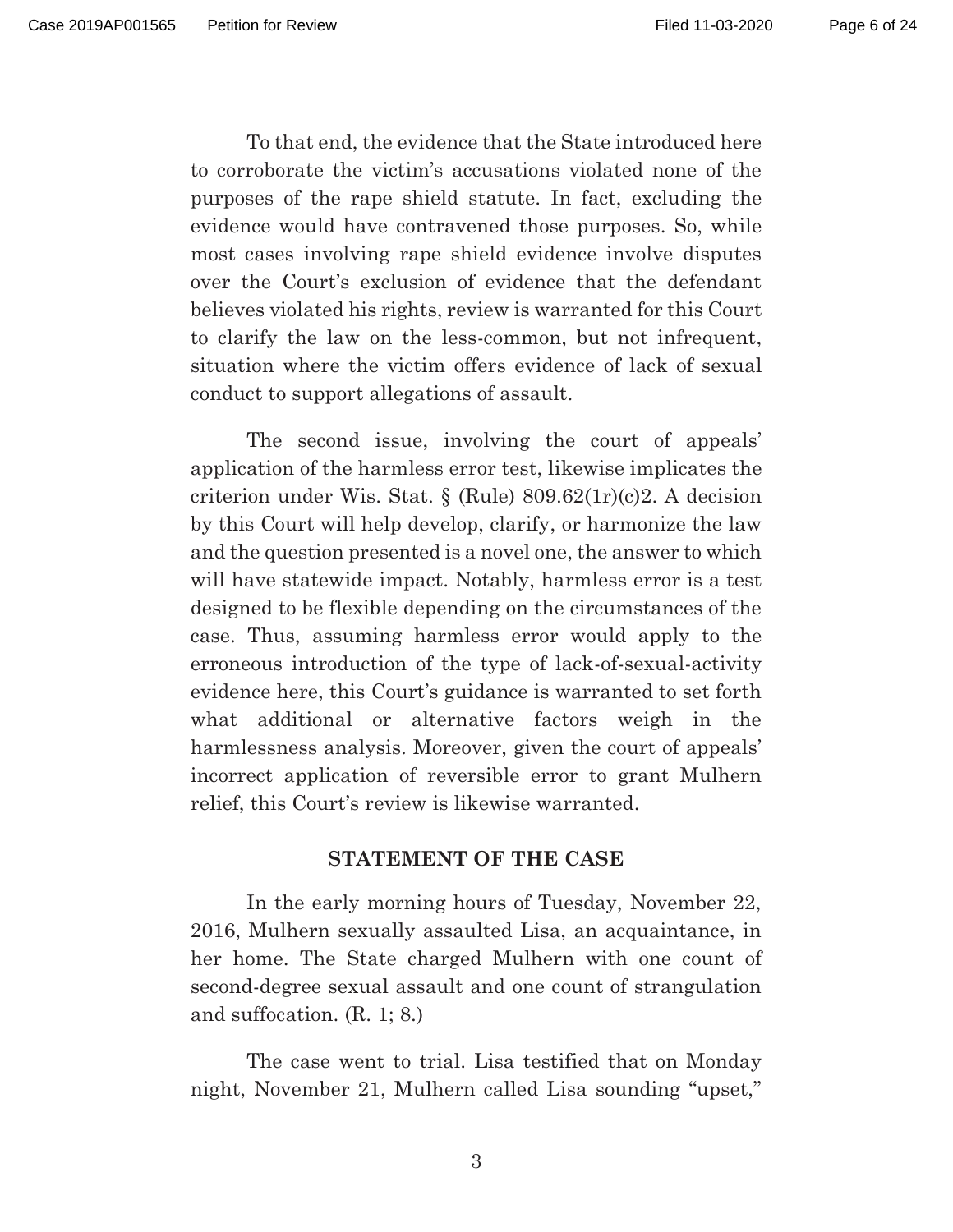depressed, and "almost frantic" over some personal issues. (R. 85:127–30.) Lisa, who had known Mulhern for a little over a year, was concerned for him; she invited him over but made clear that if he slept over, he would do so on the living room futon and "[she] would be there for him as a friend" only. (R. 85:128, 132.)

 Mulhern arrived at around midnight on November 22. (R. 85:128, 153.) Lisa tried to get Mulhern to talk about what was upsetting him, but he avoided discussing himself. (R. 85:129–30.) Tired, Lisa eventually told Mulhern she was going to bed and directed Mulhern to the living room futon. (R. 85:129–30, 132.)

 Instead, Mulhern followed Lisa into her room and got in her bed, where she was lying under her covers. He put an arm over her, "just trying to cuddle." (R. 85:133.) Though Lisa tolerated that contact, it escalated to Mulhern's forcefully kissing her, forcibly removing her clothes, touching her, and ultimately forcing penis-to-vagina sex as he pinned her down by her neck. (R. 85:134–47.) Throughout the attack, Lisa told Mulhern no and fought back, but he overpowered her. (R. 85:136–47.)

 After the assault ended, Lisa demanded that Mulhern leave her apartment. He didn't leave until she threatened to call the police. (R. 85:147–48.)

 When daytime arrived, Lisa reported the assault to multiple people. At around 11:30 a.m., Lisa called a local sexual assault resource team (SART). (R. 85:155–56.) Lisa also reported the assault to police on November 23. (R. 85:157.)

 Shortly after Lisa called SART on November 22, she went to the hospital. (R. 85:155–56.) The nurse who examined Lisa testified that Lisa had significant injuries including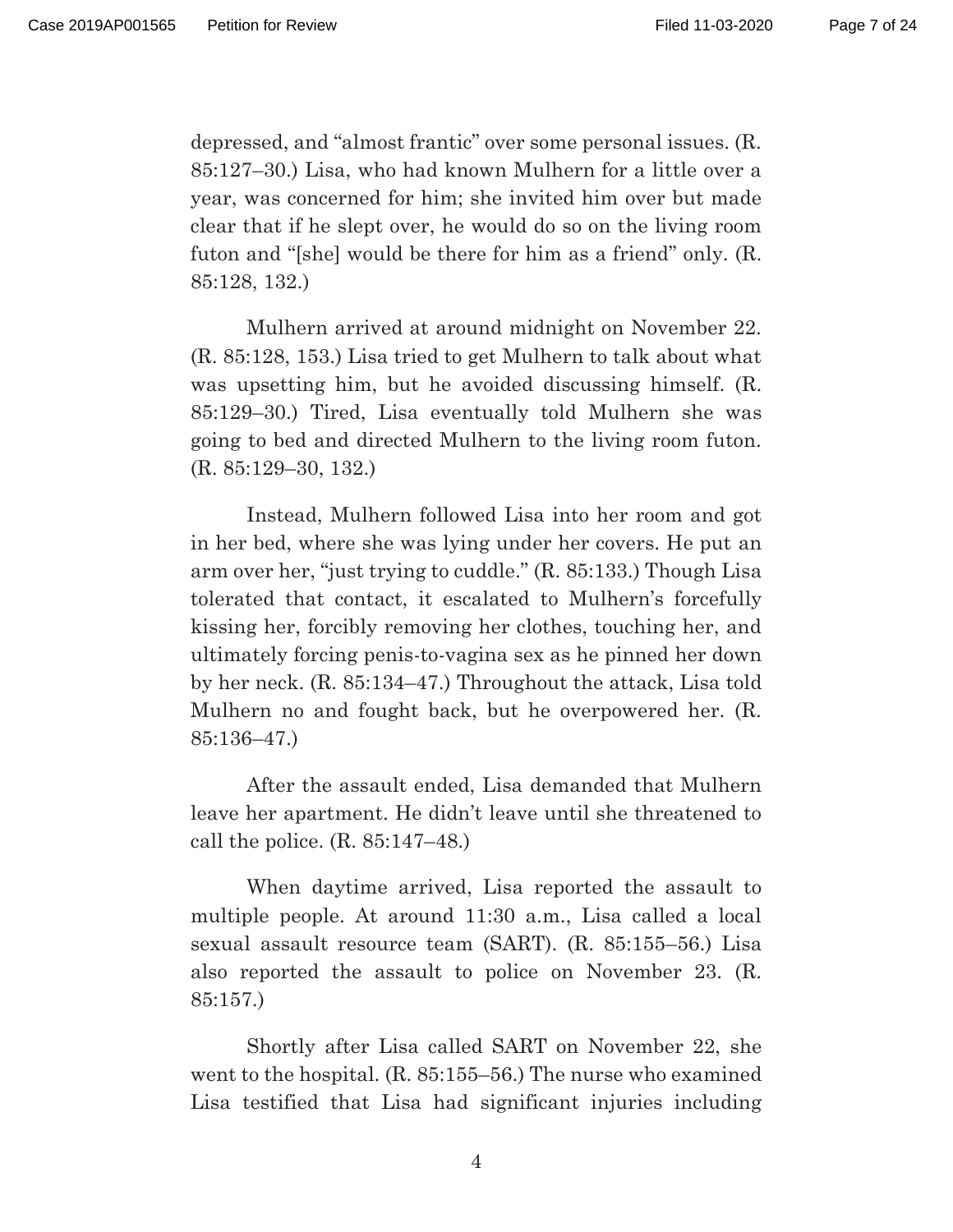tenderness and tightness on her neck, a sore throat, a semicircular wound on her right shoulder, and tenderness on her right chest wall, inner thighs, and inner calves. (R. 85:207–08.) Lisa also had tenderness on her inner and outer labia, a linear tear to the left inner labia, an abrasion on her right vaginal wall, and redness on the left vaginal wall. (R. 85:208.) The nurse, who received a report of Lisa's description of the assault, said that the injuries were consistent with Lisa's "stated history." (R. 85:209.)

 DNA analyst Vincent Purpero tested a series of swabs taken from Lisa. (R. 85:185, 188.) His testing of a swab taken from Lisa's neck revealed the presence of saliva-based DNA from Mulhern. (R. 85:189, 192–93.) Purpero also identified the presence of male DNA from vaginal swabs, but the amount reflected that it was touch, i.e., skin cell DNA, and was insufficient to allow him to identify whose it was. (R. 85:191, 197.)

 Before the State rested, it sought to recall Lisa and Purpero. (R. 86:38–39.) It did so to ask Lisa whether she had "sexual intercourse or sexual contact with anyone for one week prior to November 22nd, 2016." (R. 86:41; App. 113.) Over counsel's objections, the court allowed the testimony, noting that the proposed testimony fell outside the rape shield statute because it involved lack of sexual conduct. (R. 86:44; App. 116.)

 When asked, Lisa stated that she did not have sexual contact or intercourse with anyone in the week before Mulhern's assault. (R. 86:51–52.) The State also recalled Purpero to elicit his opinion that "foreign DNA deposited in the vagina" generally would be gone within "five days after an assault." (R. 86:57–58.)

5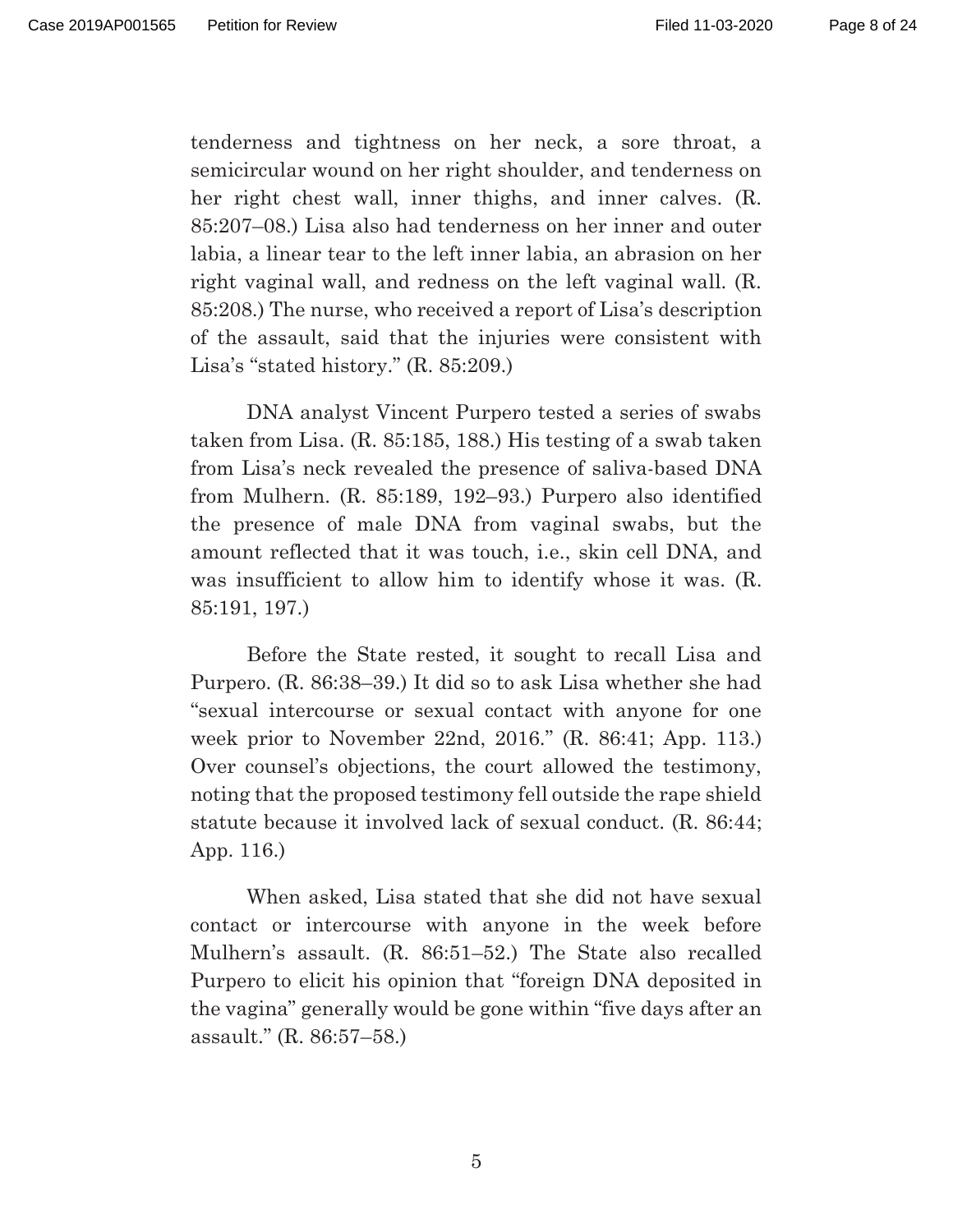Mulhern testified as well. He agreed that he went to Lisa's house at around midnight on November 22. He denied that they had oral, vaginal, or anal sex or that he had "any other kind of sexual contact with her" below her waist. (R. 86:90–99, 101.)

 Mulhern's testimony was full of contradictions. He denied texting Lisa that he was having issues that he wanted to talk about. (R. 86:90, 105.) He confirmed that that was incorrect, however, after reviewing text messages reflecting that he persistently asked to come over and told Lisa he was "about to have a nervous breakdown." (R. 86:106.) He denied that Lisa told him ahead of time, in response to his sending her suggestive messages, that she would not have sex with him. (R. 86:109.) Again, he had to recant that statement when he reviewed text messages contradicting his testimony. (R. 86:109.) He denied recalling any agreement or discussion that he would sleep on the futon, (R. 86:90, 117), but he conceded, after being shown text messages, that Lisa had asked him to sleep on the futon if he did come over, (R. 86:118).

 Mulhern nevertheless testified that he and Lisa consensually kissed in Lisa's room, that they each removed their own clothes, and that they progressed toward sex. (R. 86:95–97, 113.) Mulhern denied that Lisa did or said anything to lead him to believe that she did not want the contact until he was about to put his penis into her vagina. (R. 86:97–100, 112.) At that point, Mulhern said, Lisa suddenly and without explanation yelled, "what the fuck," he stopped the contact, and he left her apartment. (R. 86:100–02, 112.)

 The jury found Mulhern guilty of count one—seconddegree sexual assault—but acquitted him of the strangulation and suffocation count. (R. 86:161.) The court sentenced him to nine years of initial confinement and seven years of extended supervision. (R. 90:54.)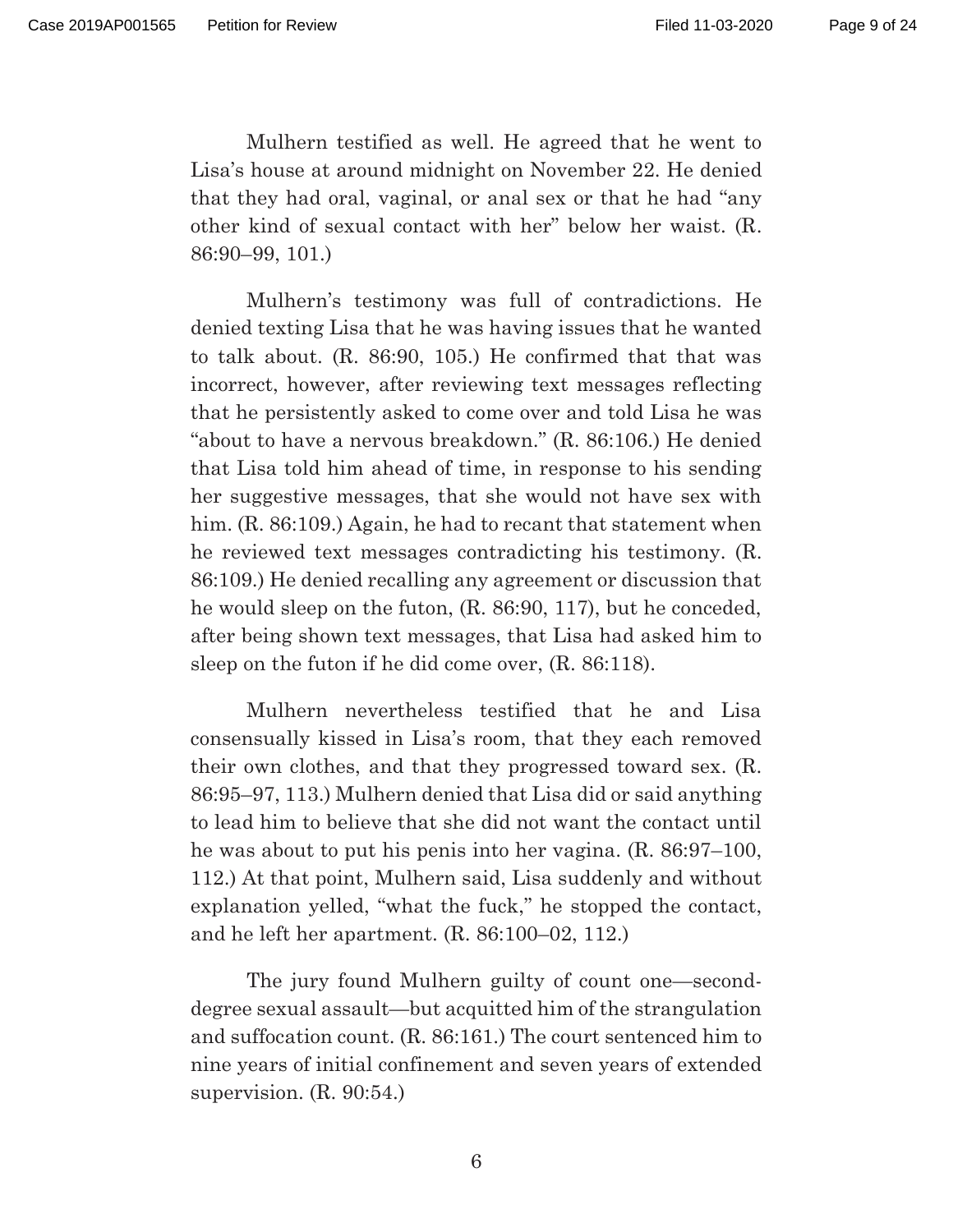Page 10 of 24

 Mulhern appealed to the court of appeals, arguing that the trial court violated the rape shield statute when it admitted Lisa's statement that she had sex with no one else in the week before the assault. *State v. Ryan Hugh Mulhern*, No. 2019AP1565-CR (Wis. Ct. App. Oct. 6, 2020) (per curiam) (App. 101–112). The State acknowledged that under this Court's precedent in *State v. Bell*, 2018 WI 28, ¶ 63, 380 Wis. 2d 616, 909 N.W.2d 750, the rape shield statute barred Lisa's statement that she hadn't had sex with anyone else the week before. (App. 108.) It argued that the error was harmless under circumstances where the evidence was otherwise relevant, it was not prejudicial to Mulhern, its nature was not contrary to the manifest purpose of the rape shield statute, and it went to a fact that was not essential to the State's case.

 The court of appeals disagreed and reversed. Despite the uncontroverted evidence of Lisa's significant injuries consistent with a forcible sexual assault, it framed the case as a "he-said, she-said," i.e., a sexual assault case where the only evidence is the victim's word against the defendant's. It then relied heavily on the State's closing remarks emphasizing Lisa's statement, while disregarding the strength of the State's evidence and the contradictions and weaknesses in Mulhern's testimony. (App. 109–11.)

 Accordingly, should the court of appeals' decision stand, Mulhern will receive—and Lisa will have to again recount the assault at—a new trial because the State introduced evidence that was relevant, that was not unduly prejudicial to Mulhern, and that did not reflect negatively on Lisa. The State respectfully asks this Court to grant review and reverse the decision of the court of appeals.

7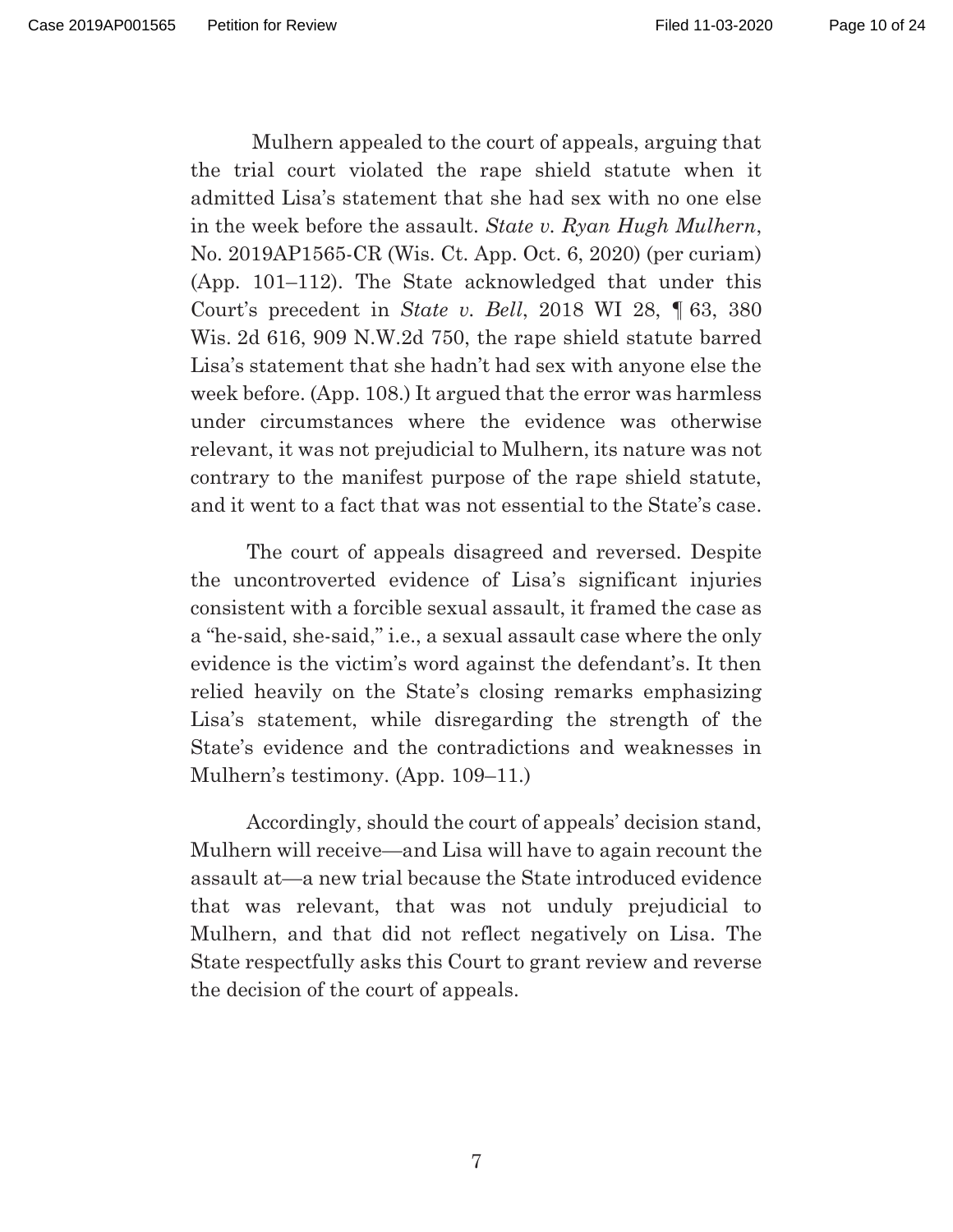#### **ARGUMENT**

**I. Review is warranted for this Court to revisit, clarify, and modify its case law holding that evidence of a victim's lack of sexual conduct is barred by the rape shield statute.** 

As noted, this Court's decisions holding that evidence of a victim's lack of sexual conduct is inadmissible are "ripe for reexamination" due to "changing circumstances." *See* Wis. Stat. § (Rule) 809.62(1r)(e). Moreover, a decision by this Court on this issue will help develop, clarify, or harmonize the law; the question presented is a novel one, which will have statewide impact; and it involves "a question of law of the type that is likely to recur unless resolved by" this Court. *See* Wis. Stat. § (Rule) 809.62(1r)(c)2.–3.

**A. Wisconsin law currently holds a victim's lack of sexual conduct is inadmissible rape shield evidence, even if it may be otherwise admissible, probative, and not unduly prejudicial.** 

Wisconsin's rape shield statute, Wis. Stat. § 972.11(2), bars admission of "any evidence" of the complainant's "prior sexual conduct." "Prior sexual conduct includes a lack of sexual conduct, meaning that evidence that a complainant had never had sexual intercourse is inadmissible." *Bell*, 380 Wis. 2d 616, ¶ 63 (citing *State v. Gavigan*, 111 Wis. 2d 150, 159, 330 N.W.2d 571 (1983)). "This prohibition extends to indirect references to a complainant's lack of sexual experience or activity." *Id.* (citing same). "Evidence of this nature is prohibited because it 'is generally prejudicial and bears no logical correlation to the complainant's credibility.'" *Id.* (citing *Gavigan*, 111 Wis. 2d at 156).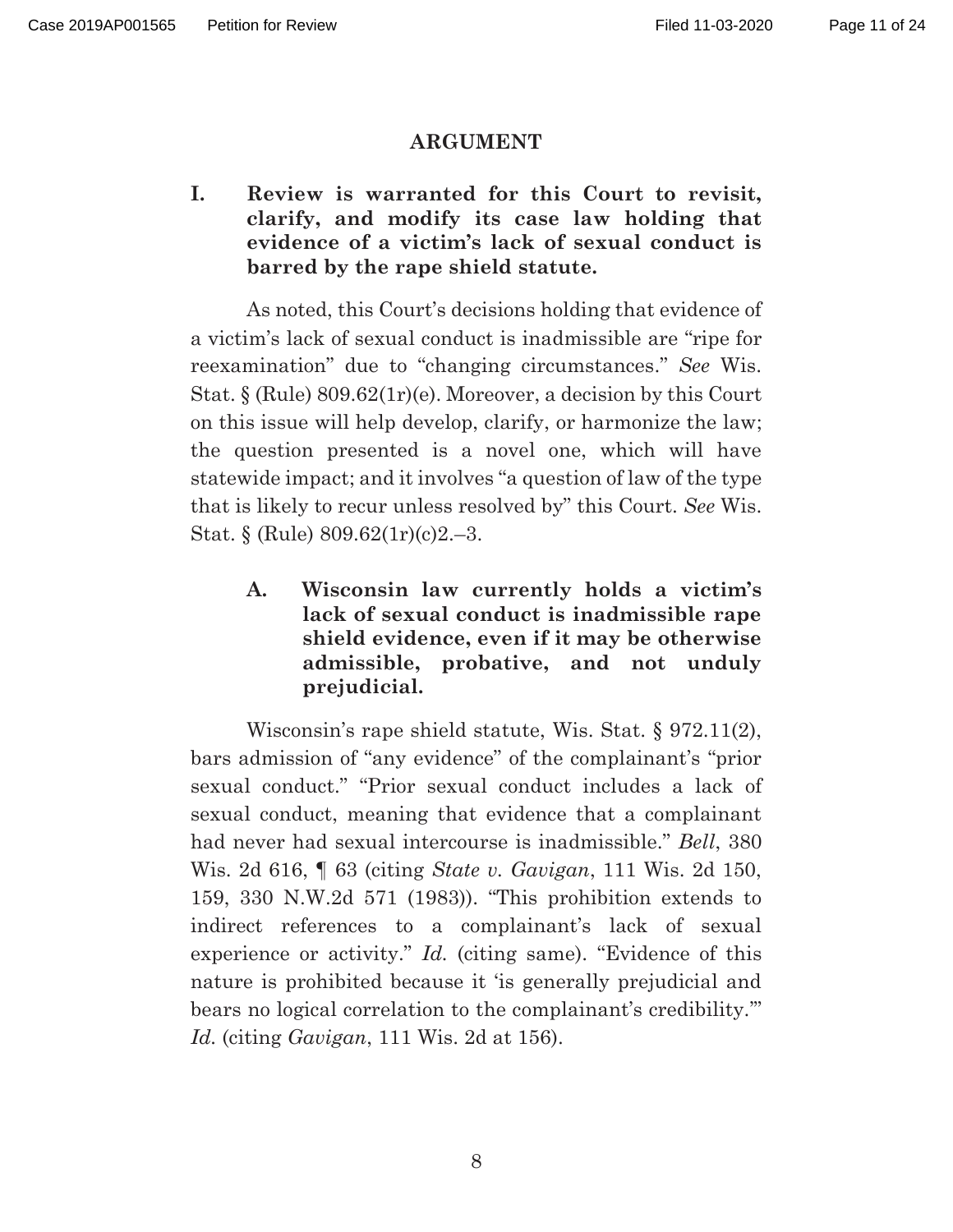Both *Bell* and *Gavigan* involved the State's introduction of evidence that the victim was a virgin. In *Bell*, this Court held that such evidence was inadmissible under the rape shield law. 380 Wis. 2d 616, ¶ 65. Still, it concluded that the error was not prejudicial because the evidence—that the victim told police she was a virgin and her hymenal tissue was disrupted—was not connected to any claim or argument that Bell necessarily caused the disruption.

Likewise, in *Gavigan*, the victim offered testimony inferring that she was a virgin before the assault. 111 Wis. 2d at 160. This Court stated that those statements were "inadmissible" under the rape shield statute for the purpose of establishing that the victim was a virgin. *Id.* This Court nevertheless held that the testimony was relevant and highly probative to the issue of consent, and the prejudicial effect was "somewhat attenuated" because the statements indirectly suggested that the victim was a virgin. *Id.* at 161. Accordingly, in this Court's view, the statements were admissible with a limiting instruction. *Id.* 

After *Gavigan*, the Legislature amended Wis. Stat. § 972.11 to effectively bar courts from allowing the admission of exceptions to rape shield evidence beyond the Legislature's announced exceptions "regardless of the purpose of the admission." Wis. Stat. § 972.11(2)(c). This Court understood that language to preclude it from doing what it did in *Gavigan*: "We conclude that the legislature intended to exclude evidence of a complainant's prior sexual conduct unless it falls within the three exceptions stated in the statute. Because the evidence of the complainant's [lack of] prior sexual conduct in this case does not fall within these three exceptions, we conclude that the evidence was inadmissible." *State v. Mitchell*, 144 Wis. 2d 596, 619, 424 N.W.2d 698 (1988). In *Mitchell*, the inadmissible evidence was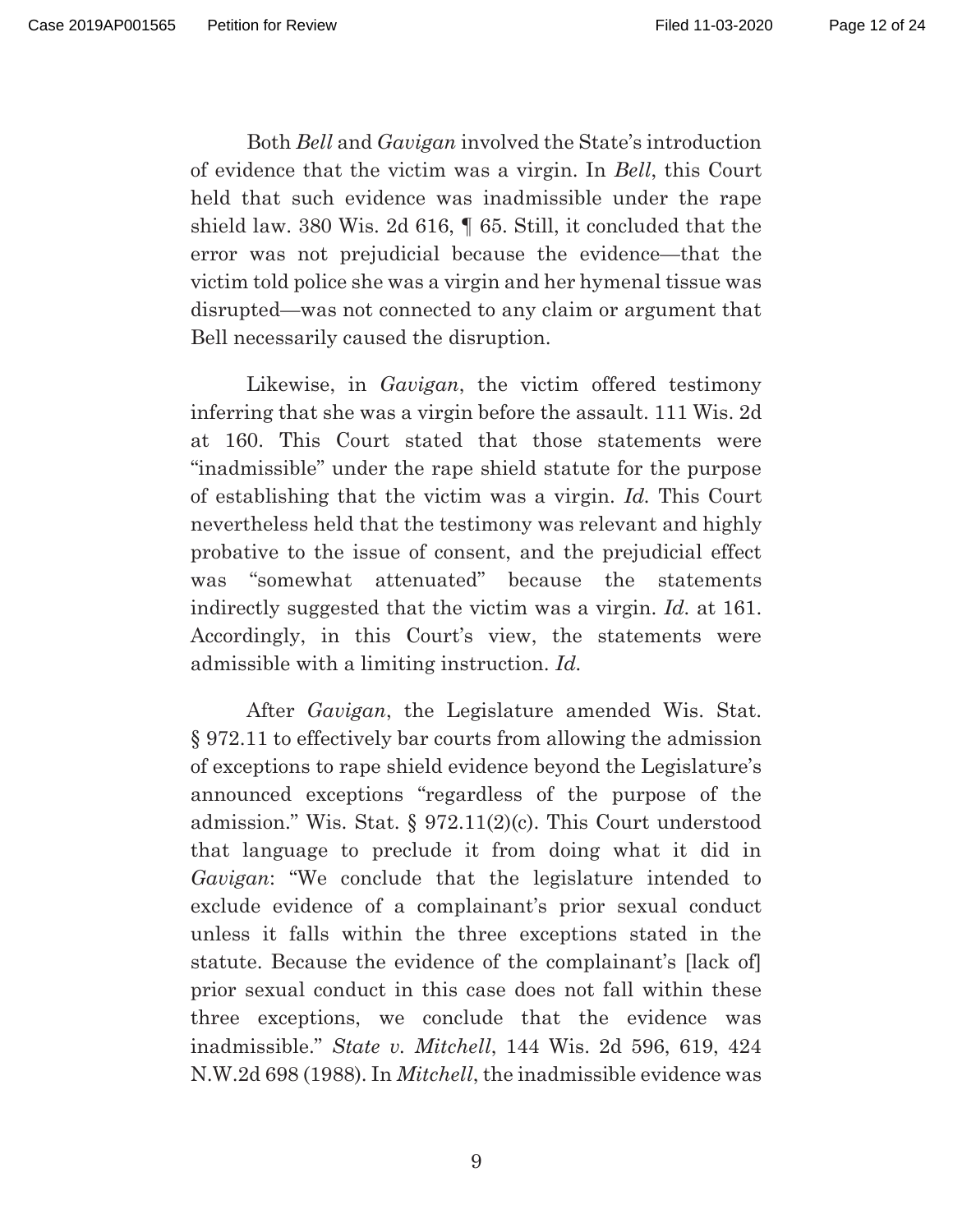testimony that the 11-year-old victim, like the victims in *Bell* and *Gavigan*, was a virgin. *Id.* at 620.

Even though *Bell*, *Mitchell*, and *Gavigan* involved evidence of a complete lack of sexual conduct by the victim, those cases reflect language and reasoning holding that *any* lack of sexual conduct by the victim is inadmissible under the rape shield statute unless it fits one of the three statutory exceptions. *See Bell*, 380 Wis. 2d 616, ¶ 63; *Gavigan*, 111 Wis. 2d at 159. Because that interpretation of the rape shield statute does not comport with its purpose, this case presents this Court with an opportunity to align its case law with the statutory purpose.

### **B. The rape shield statute should not apply to a victim's lack of sexual activity when that evidence doesn't implicate the concerns addressed by the statute.**

 This Court has identified four legitimate interests that the statute serves:

First, it promotes fair trials because it excludes evidence which is generally irrelevant, or if relevant, substantially outweighed by its prejudicial effect. Second, it prevents a defendant from harassing and humiliating the complainant. . . . Third, the statute prevents the trier of fact from being misled or confused by collateral issues and deciding a case on an improper basis. Fourth, it promotes effective law enforcement because victims will more readily report such crimes and testify for the prosecution if they do not fear that their prior sexual conduct will be made public.

*State v. Pulizzano*, 155 Wis. 2d 633, 647, 456 N.W.2d 325 (1990). Construing the rape shield statute to bar a victim's voluntary statement regarding lack of sexual conduct, as *Bell*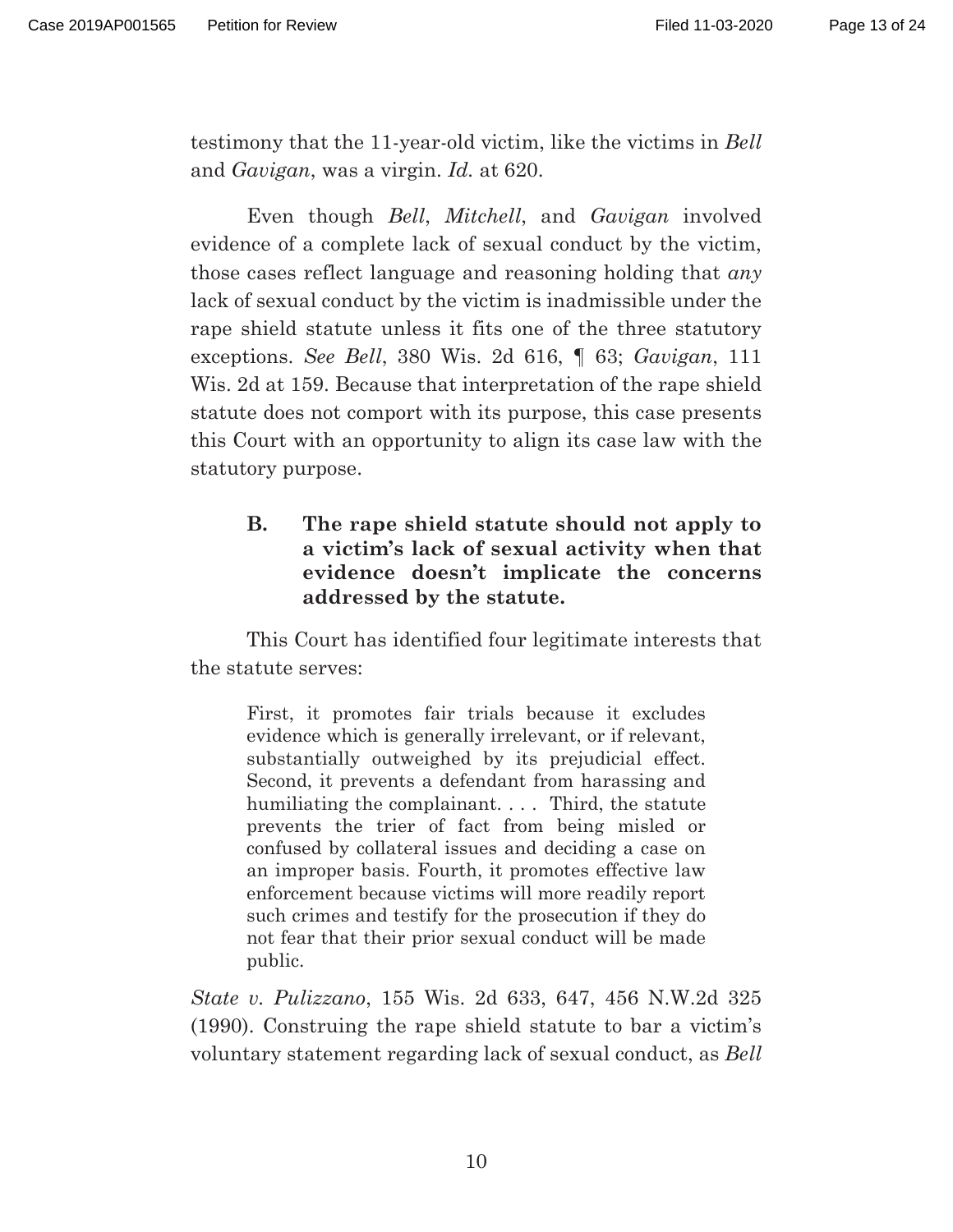and its predecessors do, is contrary to all four of those interests.

 The facts here are illustrative. First, Lisa's testimony was relevant to the DNA evidence presented at trial; it lacked any unduly prejudicial effect against Lisa (i.e., by causing the jury to feel more or less sympathy for her) or Mulhern (i.e., by causing the jury to believe he was any more or less culpable for assaulting Lisa). Second, the State introduced the evidence, not Mulhern. While he had an opportunity to crossexamine Lisa on this testimony, there's nothing about its use here that was harassing or humiliating. Third, similar to the first point, this evidence simply went to providing more relevant facts to the jury with regard to the DNA, which was likewise relevant evidence that supported the State's case. And finally, it is unlikely that a victim will avoid reporting a crime or participating in a prosecution out of concern that her *lack* of sexual activity over a discrete period will be made public. Given that, had the circuit court excluded Lisa's testimony, that exclusion would seemingly have violated the purpose of the rape shield statute, to the extent that it promotes effective law enforcement and victim participation.

 Accordingly, review is warranted for this Court to address whether this type of evidence even should fall under the rape shield statute. Simply because evidence references sexual activity or lack thereof does not mean it should always be governed by the rape shield statute. And as noted, the evidence here is relevant to the central issue whether Mulhern had vaginal intercourse with Lisa. It was not introduced to embarrass the victim, sidetrack the jury, or confuse the issues. Excluding such evidence not only contravenes the rape shield statute's purpose, it violates it.

11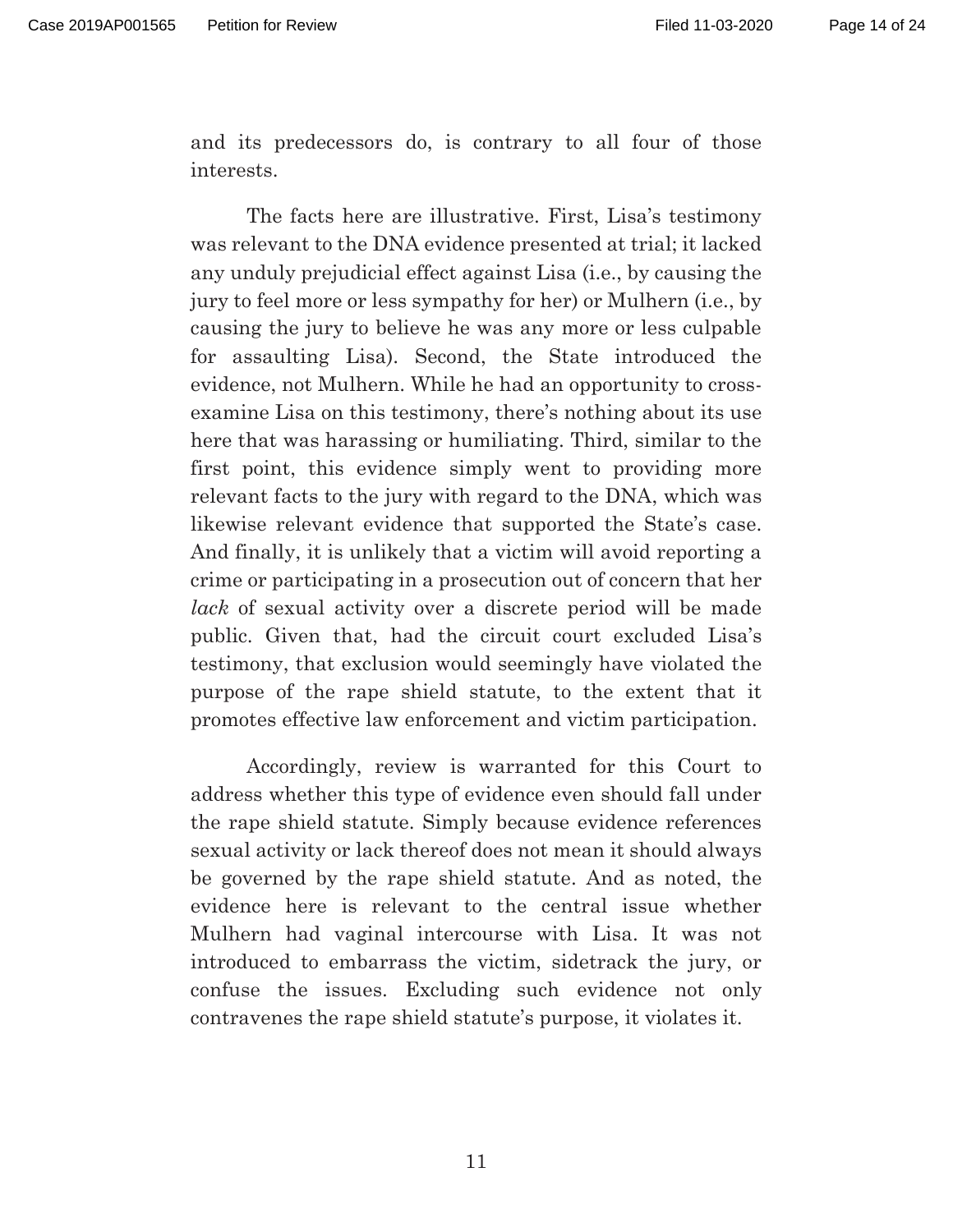### **C. Review is warranted because only this Court can modify or overrule its own precedent.**

 As the court of appeals noted, the State conceded that the evidence here violated the rape shield statute. But that concession is not a reason for this Court to reject review. While the State agreed below that the evidence was barred based on controlling case law, it did so because the court of appeals was bound by that law. And it did so to focus on harmless error, which it continues to believe must resolve in its favor. It did not concede, however, that this Court lacked the ability to revisit its rulings. It can, and to that end, both the State and Mulhern will have a full opportunity to argue this issue to this Court.

 The State also notes that this issue involves interpretation of the rape shield statute. Because of that, this issue is one that the State could direct to the Legislature. That is true of most any issue implicating statutory language. It does not preclude this Court from revisiting its jurisprudence in interpreting the rape shield statute and evaluating how and whether it applies to the evidence at issue here. In addition, the questions presented ask this Court to clarify not just what evidence is or isn't implicated by the rape shield statute, but to provide guidance on how lower courts should apply the statute, which the Legislature can't do.

 Finally, review is warranted to align the application of the rape shield statute with its purpose. To read the statute to bar the evidence offered in this case prevents victims from offering relevant evidence to corroborate their claims of sexual assault. That's the opposite of what the statute was designed to do. This case presents this Court with an opportunity to remedy that disconnect.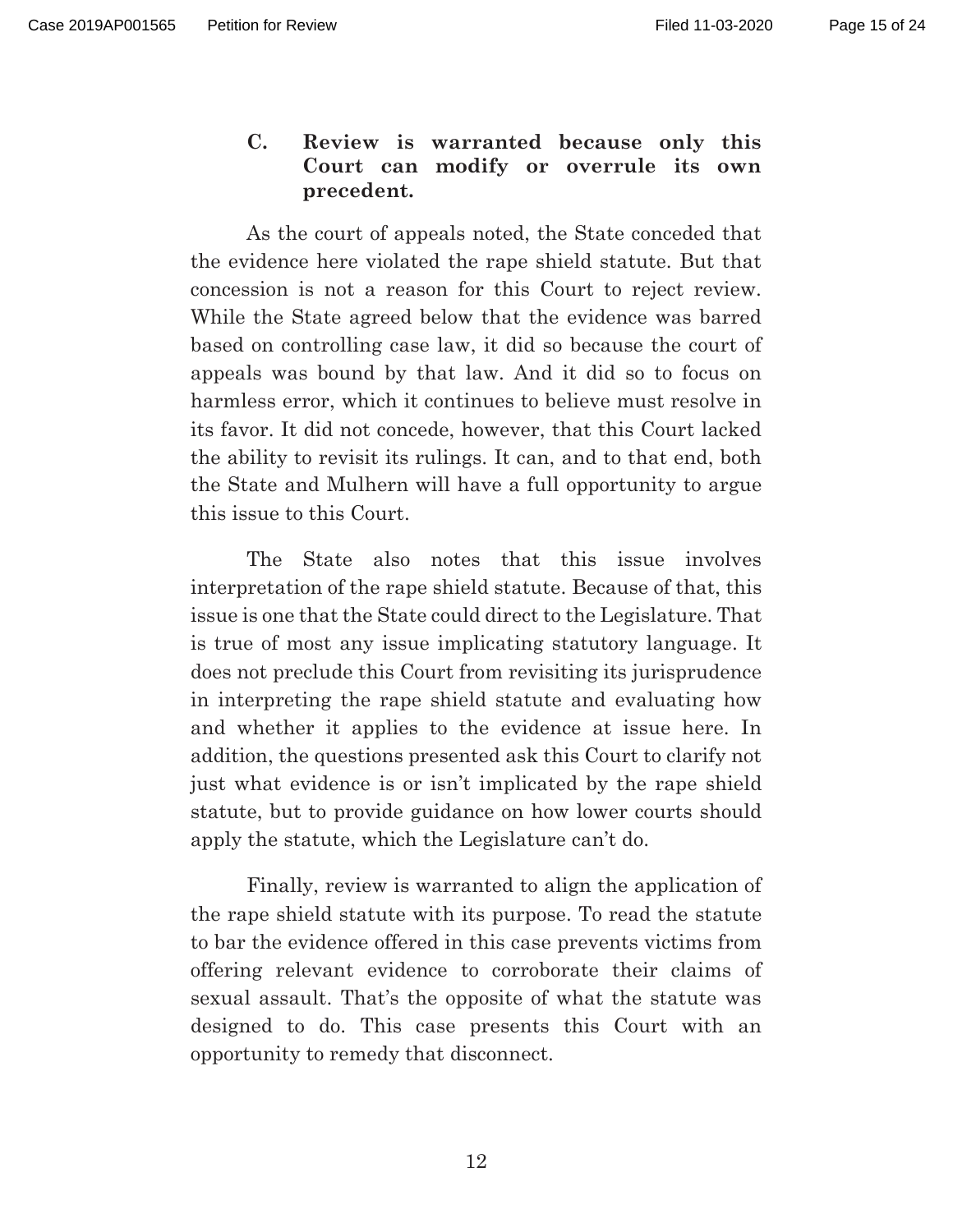**II. This Court should correct the court of appeals' errors in applying the harmless error doctrine and clarify how courts should apply this test in these cases.** 

This second issue, which concerns the court of appeals' application of the harmless error doctrine, implicates Wis. Stat.  $\S$  (Rule) 809.62(1r)(c)2., because a decision by this Court will help develop, clarify, or harmonize the law and the question presented is a novel one, the answer to which will have statewide impact. If Lisa's testimony should be—and in fact is—barred by operation of the rape shield statute, Mulhern cannot get a new trial unless the error is reversible. Looking at the totality of the circumstances in this case, a new trial is unwarranted and is wildly disproportionate to the error and any harm it caused Mulhern.

In light of the standard enunciation of the harmless error test and the court of appeals' application of the facts of this case to it, this Court's review is warranted to offer direction on additional or alternative factors that courts should consider in cases involving the erroneous admission of rape shield evidence. In all events, that the court of appeals reversed a jury's guilty verdict after a fair trial in a serious sexual assault case warrants a second look by this Court.

The court of appeals, in applying the harmless error doctrine, correctly invoked the familiar test in *State v. Martin*, 2012 WI 96, ¶ 46, 343 Wis. 2d 278, 816 N.W.2d 270. (App. 109.) But it misapplied that test by ignoring important facts and factors in favor of less significant ones. The nonexhaustive factors courts may consider include: (1) the frequency of the error; (2) the importance of the erroneously admitted evidence; (3) the presence or absence of evidence corroborating or contradicting the erroneously admitted evidence; (4) whether the erroneously admitted evidence duplicates untainted evidence; (5) the nature of the defense;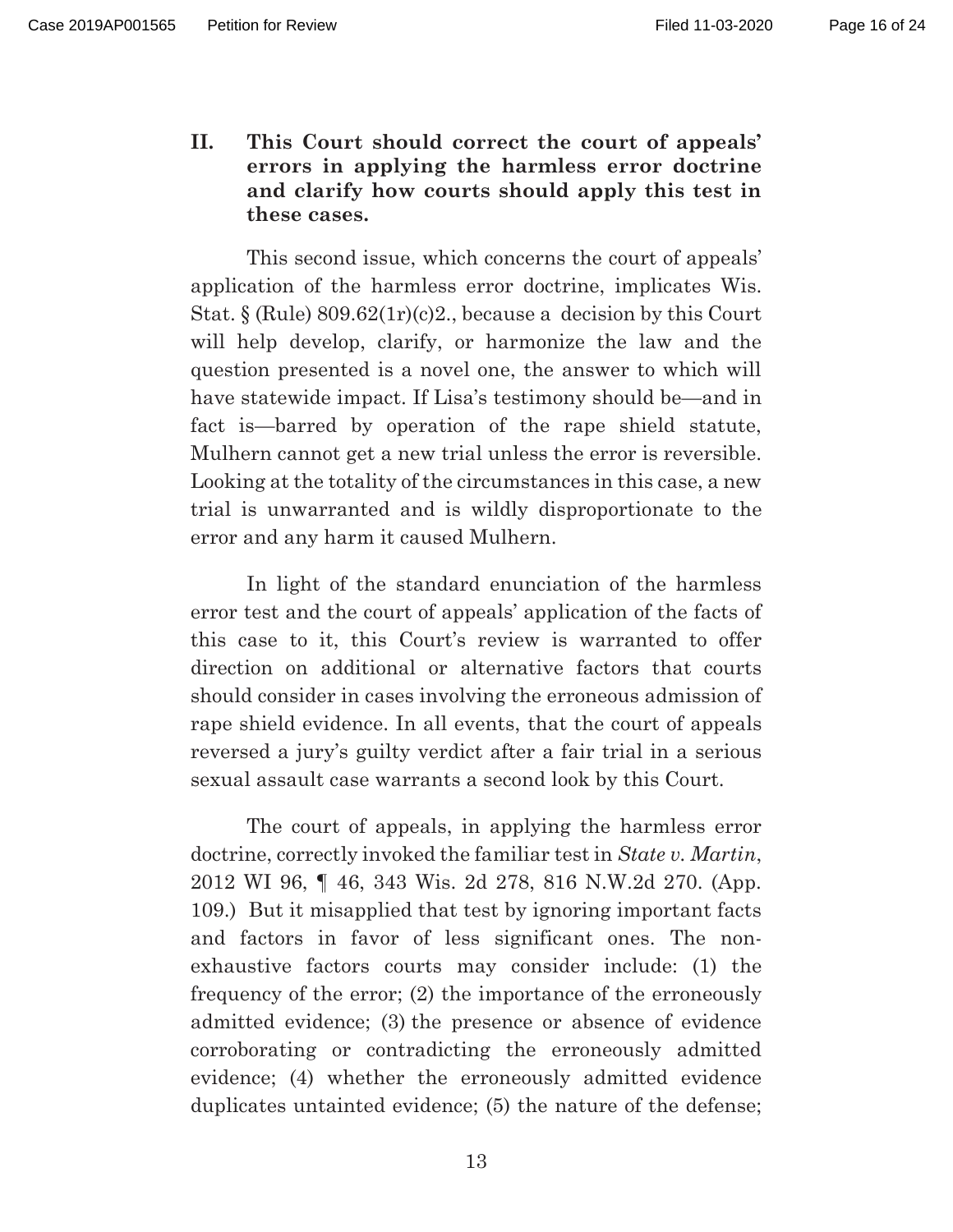(6) the nature of the State's case; and (7) the overall strength of the State's case. *Id.* 

 To start, in discussing the fifth and sixth factors, i.e., the nature of the defense and the nature of the State's case, the court of appeals framed the case as a "he said/she said," which reflects that the only evidence at trial was the victim's and defendant's recounting of events and disagreement over consent. (App. 110.) But that phrase—which has a loaded meaning and is arguably inappropriate to use in describing any sexual assault case—describes sexual assault cases that turn on consent. This wasn't a consent case. The issue was whether intercourse occurred. Lisa said that Mulhern raped her by forcing his penis in her vagina. Mulhern said that they engaged in consensual foreplay and that intercourse never happened. Accordingly, if intercourse occurred, it was nonconsensual.

And this wasn't a case in which the jury had nothing to consider other than the parties' credibility. Lisa's version of the story was corroborated by significant evidence that the court of appeals did not factor into its analysis. This evidence included testimony that she told police and a friend the next day the same details that she testified to, that she had significant injuries on her genitalia hours after her encounter with Mulhern, she had significant pain and bruising to parts of her body that she claimed Mulhern pinned during the assault, and the State identified Mulhern's DNA on her neck and male touch DNA in her vagina. The court weighed none of those things.

Hence, the "nature" of the case was far more than a socalled he-said, she-said. And the State's case was much stronger than one that was purely a credibility contest. But the court weighed none of those things in its analysis. More disturbingly, the court discounted the strength of the State's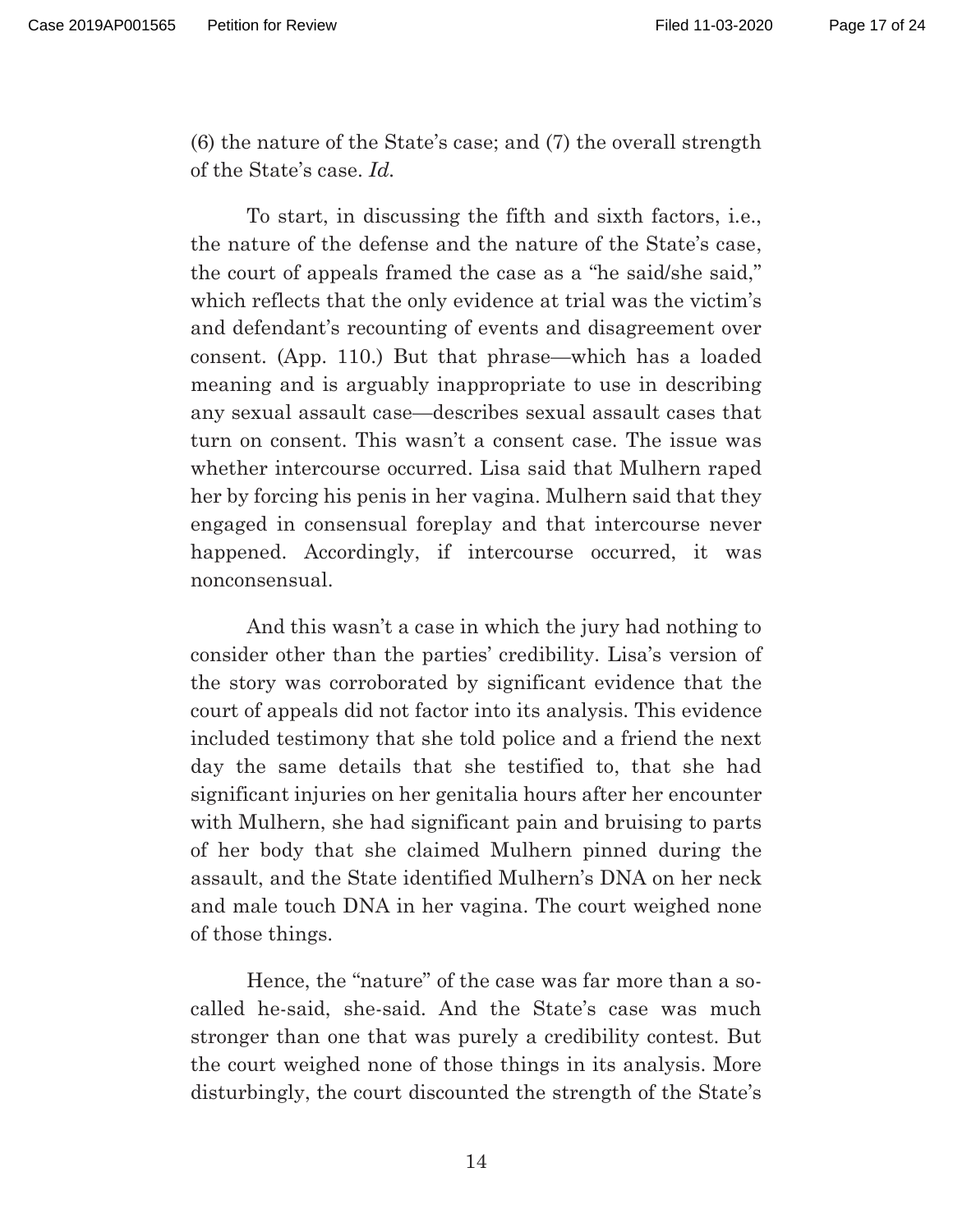case on the sexual assault charge because in its view, the jury didn't "believe" Lisa's testimony as to the strangulation. (App. 111.) Notwithstanding that strangulation generally is not proved based on the strangled victim's credibility, that view disregards the many reasons why the jury could have split its verdict that had nothing to do with the strength of the case on the sexual assault charge.

Likewise, the court didn't weigh that Mulhern, in contrast, had *only* credibility to offer, and that credibility was lacking given the many times he had to contradict his own testimony and given his unlikely explanation—Lisa was on board with his conduct until she was very suddenly and inexplicably not—of the encounter.

Moreover, the facts that the court of appeals did consider did not support its mandate. The court asserted that because Lisa's testimony was the only evidence of her lack of activity the week before, it was uncorroborated, and because of that (and based on the State's discussion in closing), it was important. (App. 110–111.) But the court disregarded that the third and fourth factors involving corroboration and cumulative untainted evidence wouldn't apply to erroneously admitted rape shield evidence. The rape shield is absolute: if evidence falls under the rape shield, it is barred. There can't be an "untainted" version or other evidence to corroborate it, unlike, for example, a statement obtained from a *Miranda* violation. For the same reasons, the frequency and importance factors aren't illustrative in cases involving the State's erroneous admission of a victim's lack of sexual activity.

To that end, the factors commonly identified in the harmless error test are non-exhaustive. Courts need not consider them all, and they can consider others. So, when answering the question of whether erroneously admitted rape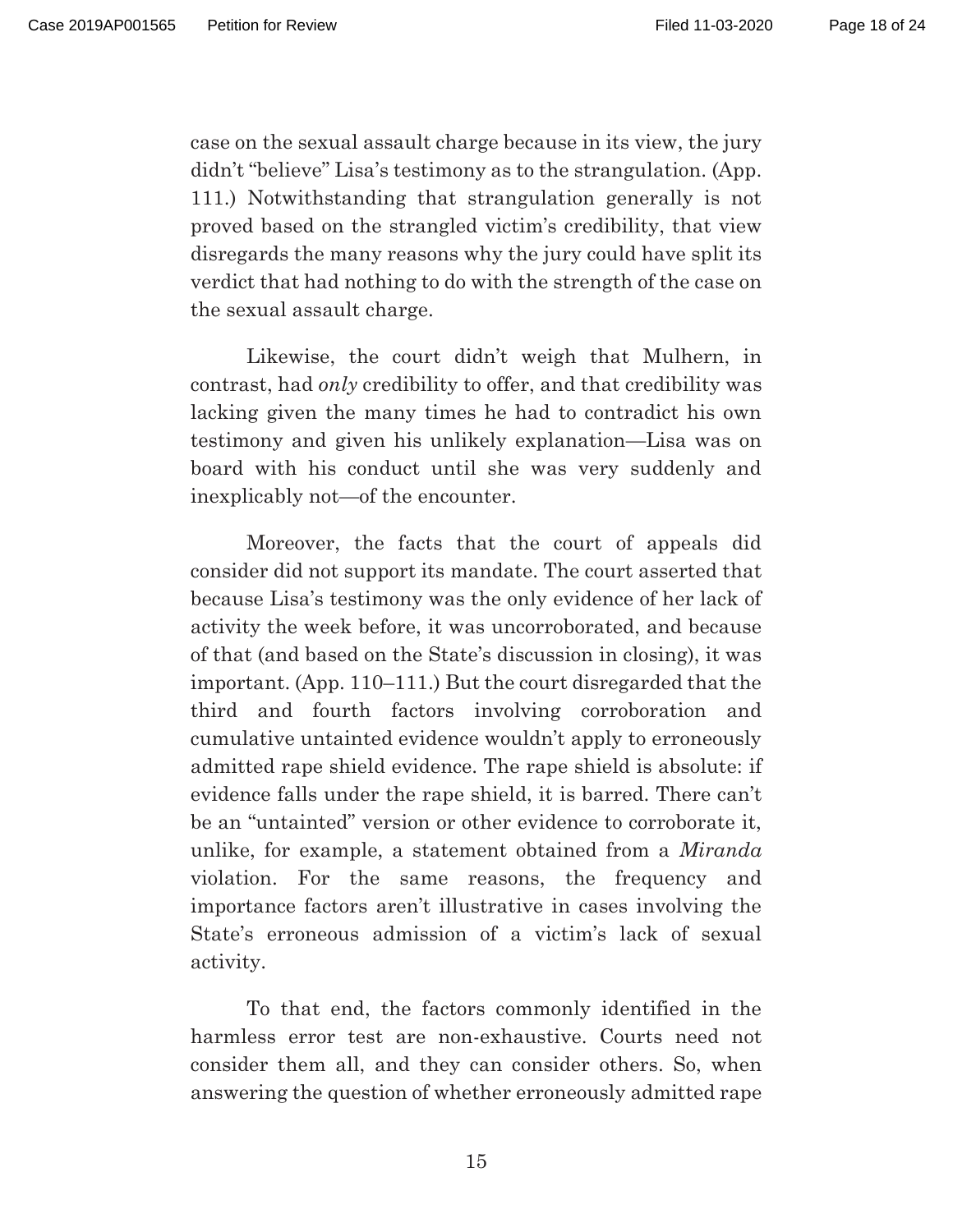shield evidence caused reversible error, courts should consider whether the erroneously admitted evidence was contrary to the purposes of the statute. In other words, if evidence is relevant and not unduly prejudicial such that it permits a fair trial and does not operate to harass or humiliate the victim, that factor would seemingly demonstrate that the defendant was not harmed by the error.

Again, this Court's review is warranted to develop and clarify the law as it applies in these situations and to right the unquestionably wrong result in this case.

#### **\* \* \* \***

 It bears repeating: the court of appeals' reversal in this case throws out a jury verdict adjudicating Mulhern guilty in a sexual assault case, based on an alleged violation of a statute that's designed to protect victims. There is no correlation between the admission of the evidence here and any violation of Mulhern's rights or prejudicial effect to him. Accordingly, granting Mulhern a new trial under these circumstances results in a perversity: the rape shield statute is effectively punishing the victim by putting her through a new trial. This Court's review (and reversal) of the court of appeals' decision is vital.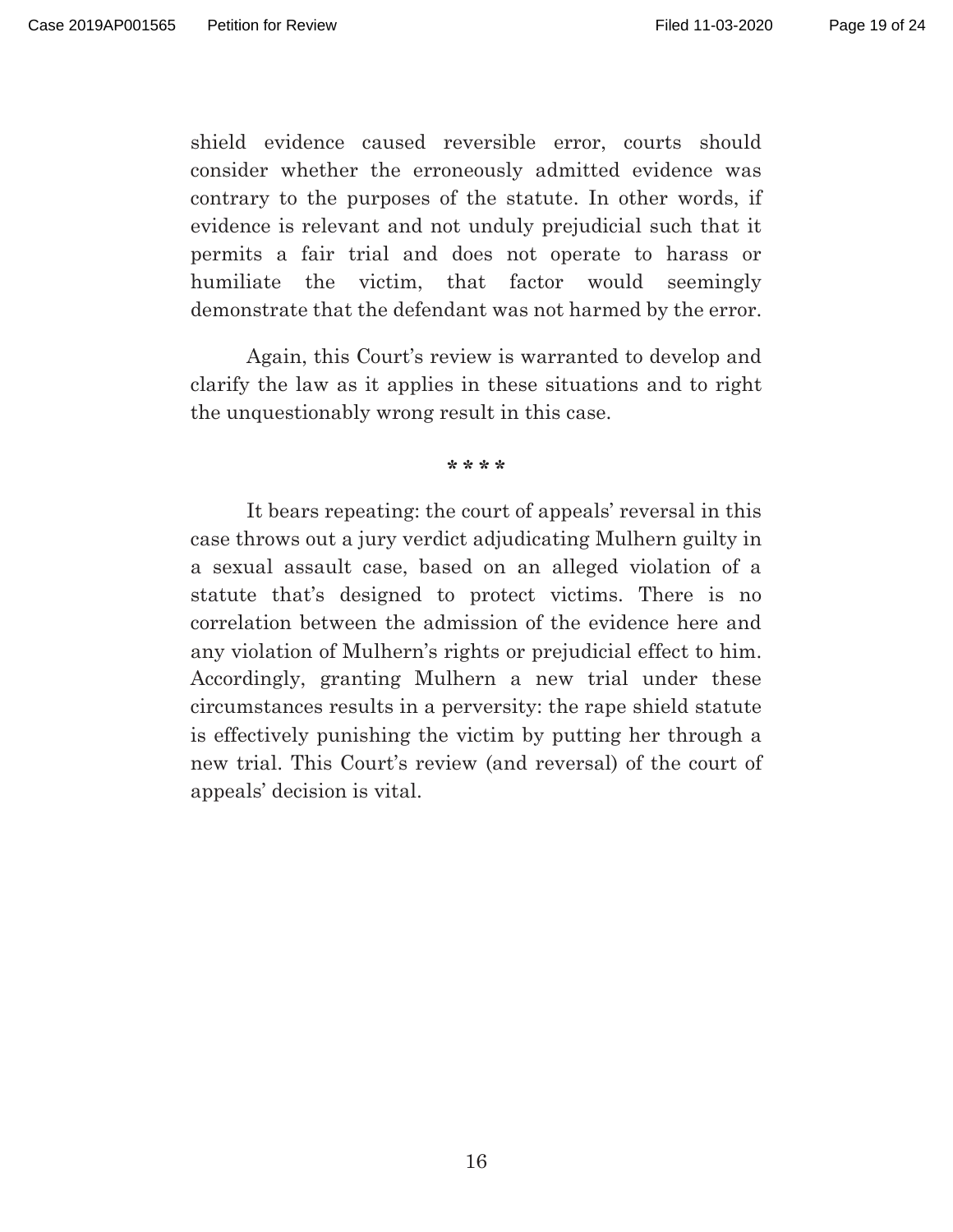### **CONCLUSION**

 The State respectfully requests that this Court grant this petition for review.

Dated this 3rd day of November 2020.

Respectfully submitted,

 JOSHUA L. KAUL Attorney General of Wisconsin

Memels

 SARAH L. BURGUNDY Assistant Attorney General State Bar #1071646

Attorneys for Plaintiff-Respondent-Petitioner

Wisconsin Department of Justice Post Office Box 7857 Madison, Wisconsin 53707-7857 (608) 261-8118 (608) 294-2907 (Fax) burgundysl@doj.state.wi.us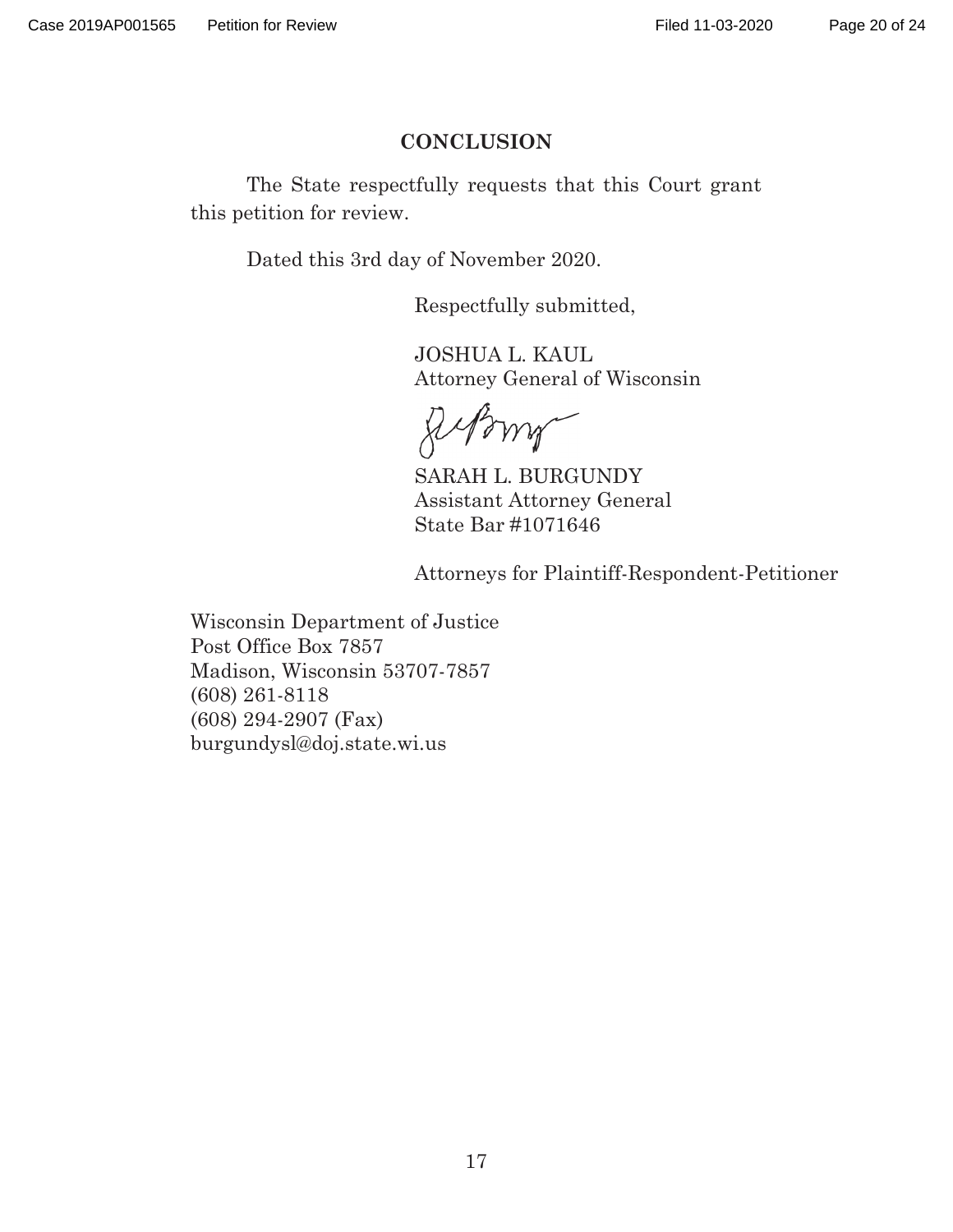#### **CERTIFICATION**

 I hereby certify that this petition conforms to the rules contained in Wis. Stat. § 809.62(4) for a petition for review produced with a proportional serif font. The length of this petition is 4539 words.

Dated this 3rd day of November 2020.

 $\bigcirc$   $\qquad$   $\qquad$   $\qquad$   $\qquad$   $\qquad$   $\qquad$   $\qquad$   $\qquad$   $\qquad$   $\qquad$   $\qquad$   $\qquad$   $\qquad$   $\qquad$   $\qquad$   $\qquad$   $\qquad$   $\qquad$   $\qquad$   $\qquad$   $\qquad$   $\qquad$   $\qquad$   $\qquad$   $\qquad$   $\qquad$   $\qquad$   $\qquad$   $\qquad$   $\qquad$   $\qquad$   $\qquad$   $\qquad$   $\qquad$   $\qquad$   $\qquad$  $\bigcirc$   $\qquad$ 

 SARAH L. BURGUNDY Assistant Attorney General

### **CERTIFICATE OF COMPLIANCE WITH WIS. STAT. § (RULE) 809.62(4)(b)**

I hereby certify that:

 I have submitted an electronic copy of this petition for review, excluding the appendix, if any, which complies with the requirements of Wis. Stat. §§ (Rules) 809.62(4)(b) and 809.19(12).

I further certify that:

 This electronic petition for review is identical in content and format to the printed form of the petition for review filed as of this date.

 A copy of this certificate has been served with the paper copies of this petition for review filed with the court and served on all opposing parties.

Dated this 3rd day of November 2020.

 $Q \longrightarrow M$  $\bigcup$   $\qquad$   $\qquad$ 

 SARAH L. BURGUNDY Assistant Attorney General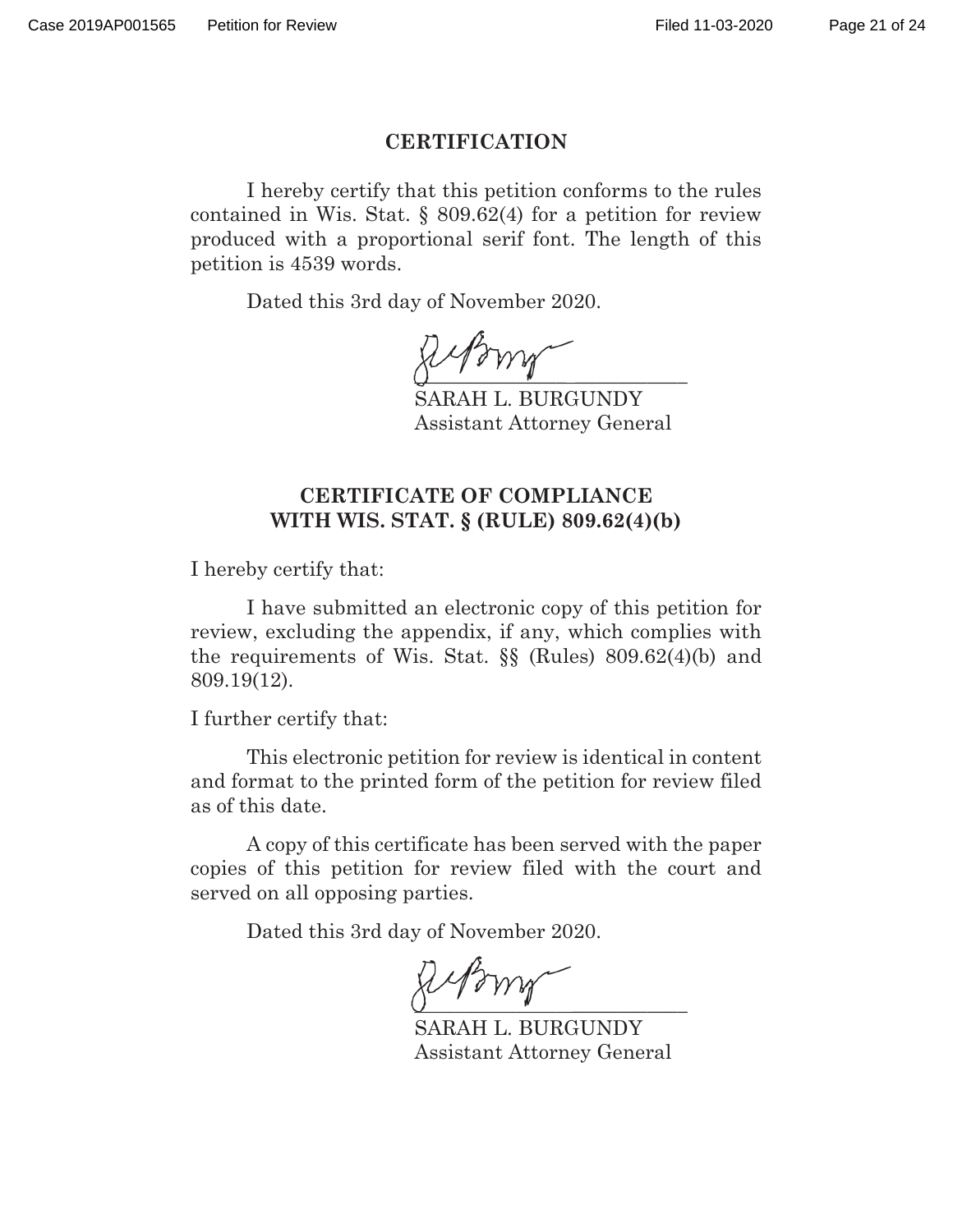### **Index to the Appendix**  *State of Wisconsin v. Ryan Hugh Mulhern*  **Case No. 2019AP1565-CR**

Description of document Page(s)

| State of Wisconsin v. Ryan Hugh Mulhern, |  |
|------------------------------------------|--|
| Wisconsin Court of Appeals,              |  |
| Case No. 2019AP1565-CR.                  |  |
| Court of Appeals Decision,               |  |
|                                          |  |
|                                          |  |

*State of Wisconsin v. Ryan Hugh Mulhern*, Pierce Co. Circuit Court, Case No. 2016CF255, Excerpt of Transcript of Proceedings, Jury Trial, dated Mar. 8, 2018 (R. 86:41–44) ................................ 113–116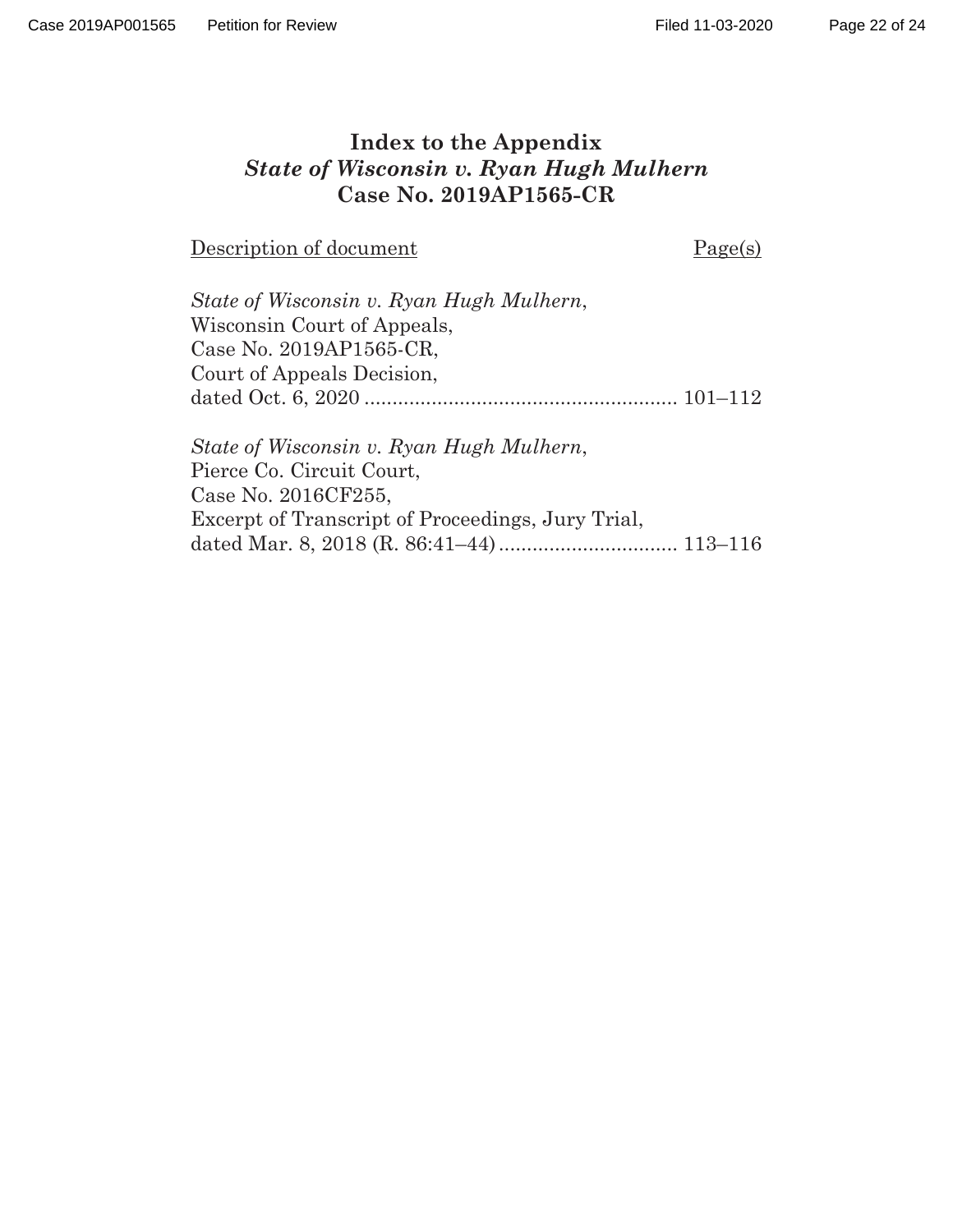#### **APPENDIX CERTIFICATION**

 I hereby certify that filed with this petition for review, either as a separate document or as a part of this petition, is an appendix that complies with Wis. Stat. § 809.62(2)(f) and that contains, at a minimum: (1) a table of contents; (2) the decision and opinion of the court of appeals; (3) the findings or opinion of the circuit court necessary for an understanding of the petition; and (4) portions of the record necessary for an understanding of the petition.

 I further certify that if the record is required by law to be confidential, the portions of the record included in the appendix are reproduced using first names and last initials instead of full names of persons, specifically including juveniles and parents of juveniles, with a notation that the portions of the record have been so reproduced to preserve confidentiality and with appropriate references to the record.

Dated this 3rd day of November 2020.

 $\overline{O}$  and the set of  $\overline{O}$  and  $\overline{O}$  and  $\overline{O}$  and  $\overline{O}$  and  $\overline{O}$  $\chi\varphi\gamma$ 

 SARAH L. BURGUNDY Assistant Attorney General